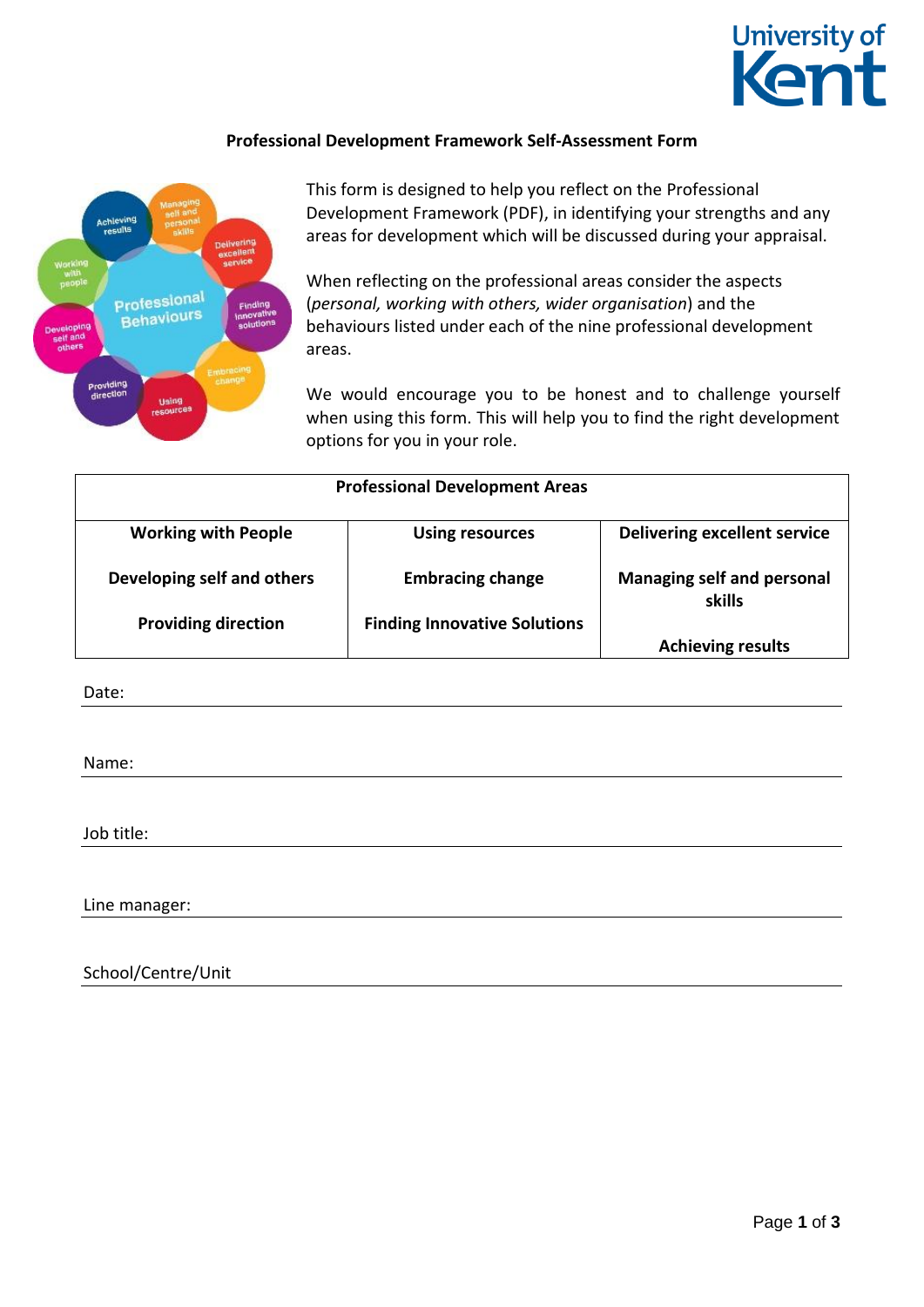## **Professional Development Framework Self Assessment Form**

Using the professional development areas outlined in the framework, plot on the coaching wheel below to show where you are now. Do this by marking a point on the spoke for each area, then join the dots around the wheel ranking/grading yourself in each of the professional development areas to give yourself a 'footprint'. When you have done this once, do the task a second time but thinking specifically about where you would like to be by this time next year. Join the points again to make a second 'footprint. It is important to plot both your current position as well as your aspirational position on the wheel as this will help you determine your future development goals.

The centre of the coaching wheel is 1 and the outer edge is 10 to signal the best performing areas. Be honest with yourself, take a balanced view and you will end up with a good snapshot of your current strengths and areas for further improvement.



Centre of the coaching wheel =  $1$ Outer edge = 10